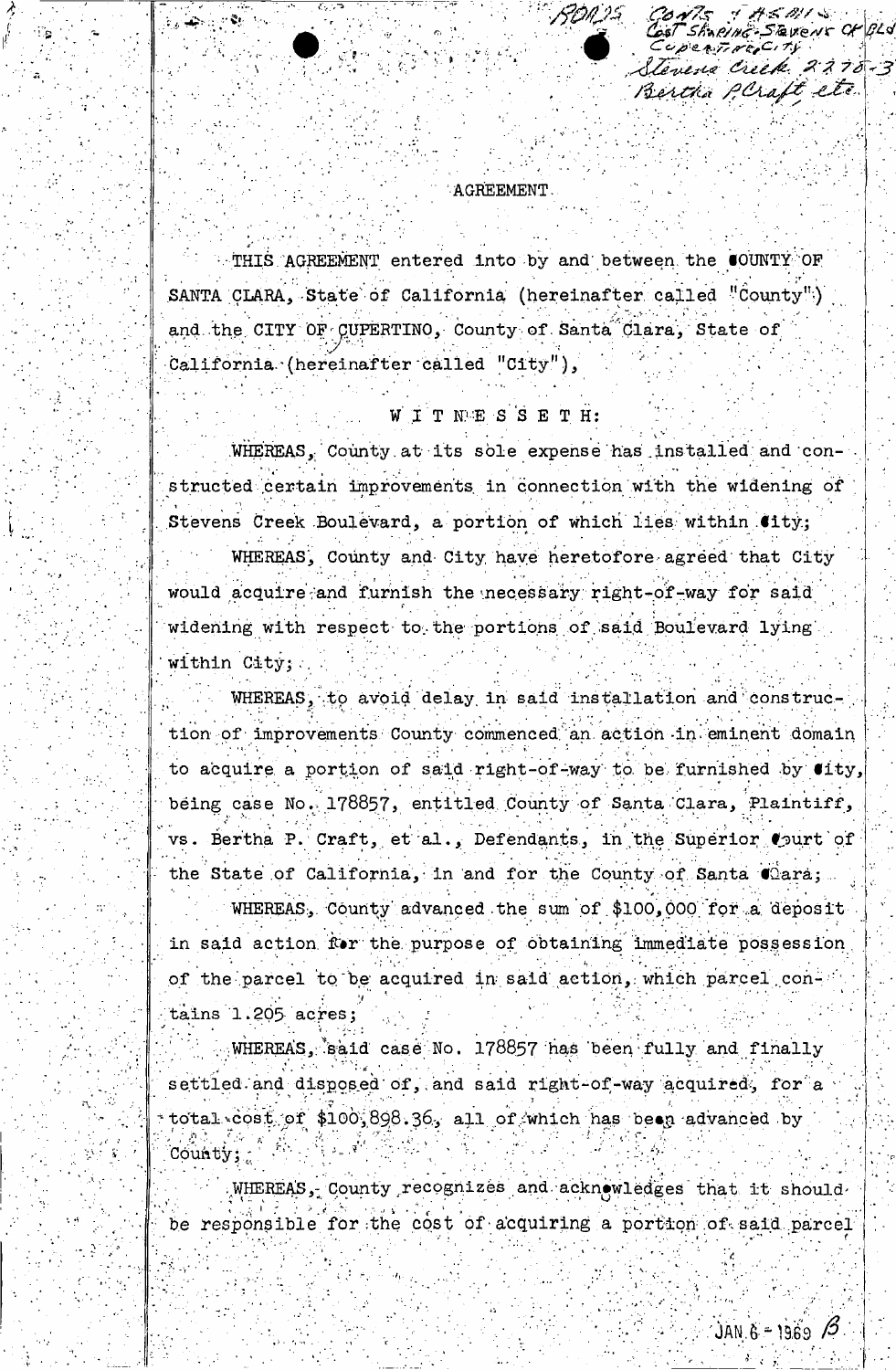to be acquired in said action, namely .375 acres thereof;

NOW, THEREFORE, it is mutually agreed as follows:

1. County shall bear .375/1.205ths of the cost of acquiring said parcel to be acquired in said action, subject only to a maximum share of said cost of \$31,120.00.

City shall reimburse County in the amount of \$69,778.36, which amount shall constitute full and complete satisfaction of its obligations to County with respect to acquisition of the right-of-way for said widening of Stevens Creek Boulevard within City.

IN WITNESS WHEREOF, County and City have hereunto subscribed their names by their officers thereunto duly authorized as of this \_\_\_\_\_\_\_\_\_ day of **JAN6** 1969  $, 1968.$ 

COUNTY OF SANTA CLARA

ATTEST:

Clerk of the Board of Supervisors

Title (Dairman of the Board of Supervisors

CITY OF CUPERTINO

ATTEST:

 $By$  Cey de  $Z$ **Title** 

City of Cupertino

PPROVED AS TO FORM **DÉPUTY COUN**  $12/17/6$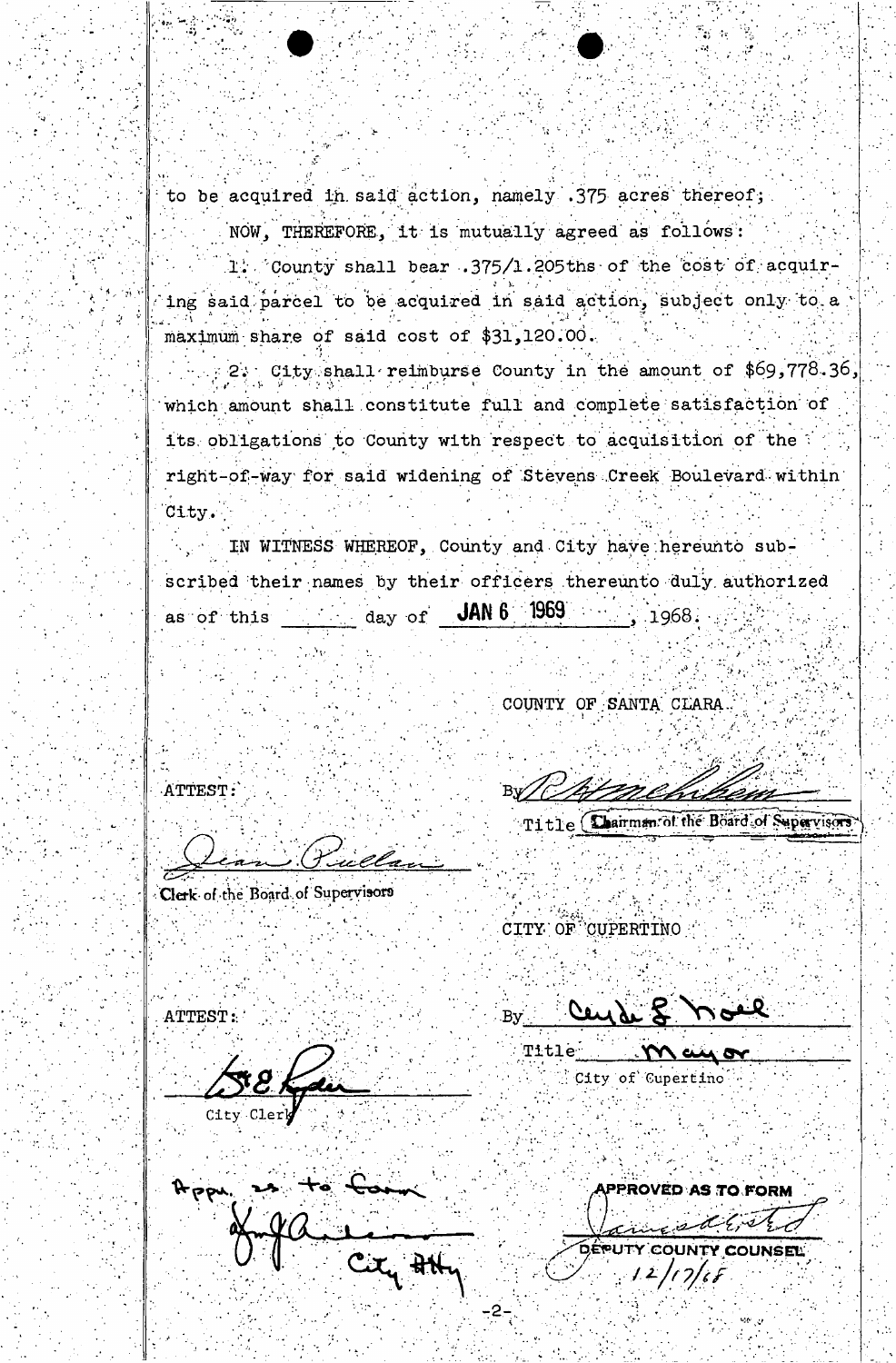### RESOLUTION NO. 925-33

### A RESOLUTION OF THE CITY COUNCIL OF CUPERTINO AUTHORIZING THE EXECUTION OF AN AGREEMENT BY THE MAYOR AND THE CITY CLERK

WHEREAS, there has been presented to the City Council an Agreement by and between the COUNTY OF SANTA CLARA, State of California and the CITY OF CUPERTINO, County of Santa Clara, State of California, for the installation and construction of certain improvements in connection with the widening of Stevens Creek Boulevard, a portion of which lies within the City of Cupertino and said Agreement having been approved by the City Engineer and by the City Attorney;

NOW, THEREFORE, BE IT RESOLVED, that the Mayor and the City Clerk are hereby authorized to execute the Agreement herein referred to in behalf of the City of Cupertino.

PASSED AND ADOPTED this 18th day of November, 1968, by the following Vote:

AYES: Councilmen - Beaven, Fitzgerald, Stokes, Noel

NOES: Councilmen - None

ABSENT: Councilmen - Dempster

/

ATTEST: APPROVED:

/s/ Wm. E. Ryder /s/ Clyde L, Noel City Clerk Mayor, City of Cupertino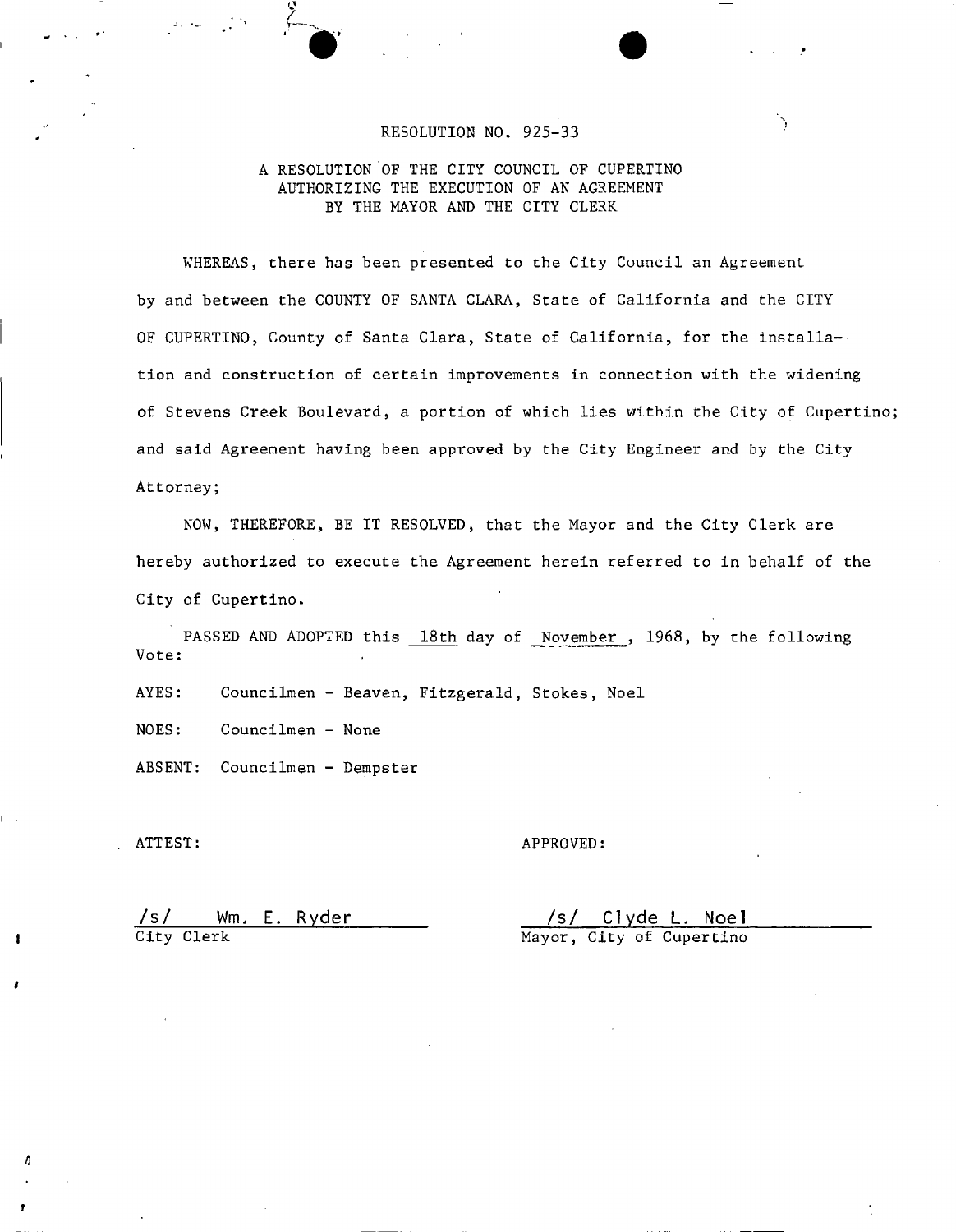CITY OF CUPERTINO COUNTY OF SANTA CLARA STATE OF CALIFORNIA.

Wm. E. Ryder , City Clerk of the City of Cupertino  $\mathbf{I}_{\infty}$ and ax officio clerk of the legislative body of said City do hereby certify that the within and annexed instrument is a true and correct copy of the original of the Resolution on file in my office.

IN WITNESS WHEREOF I have hereunto set my hand and City Seal this  $27th$ day of November , 19 68

> $\setminus$  $\sum_{i=1}^n \alpha_i$

L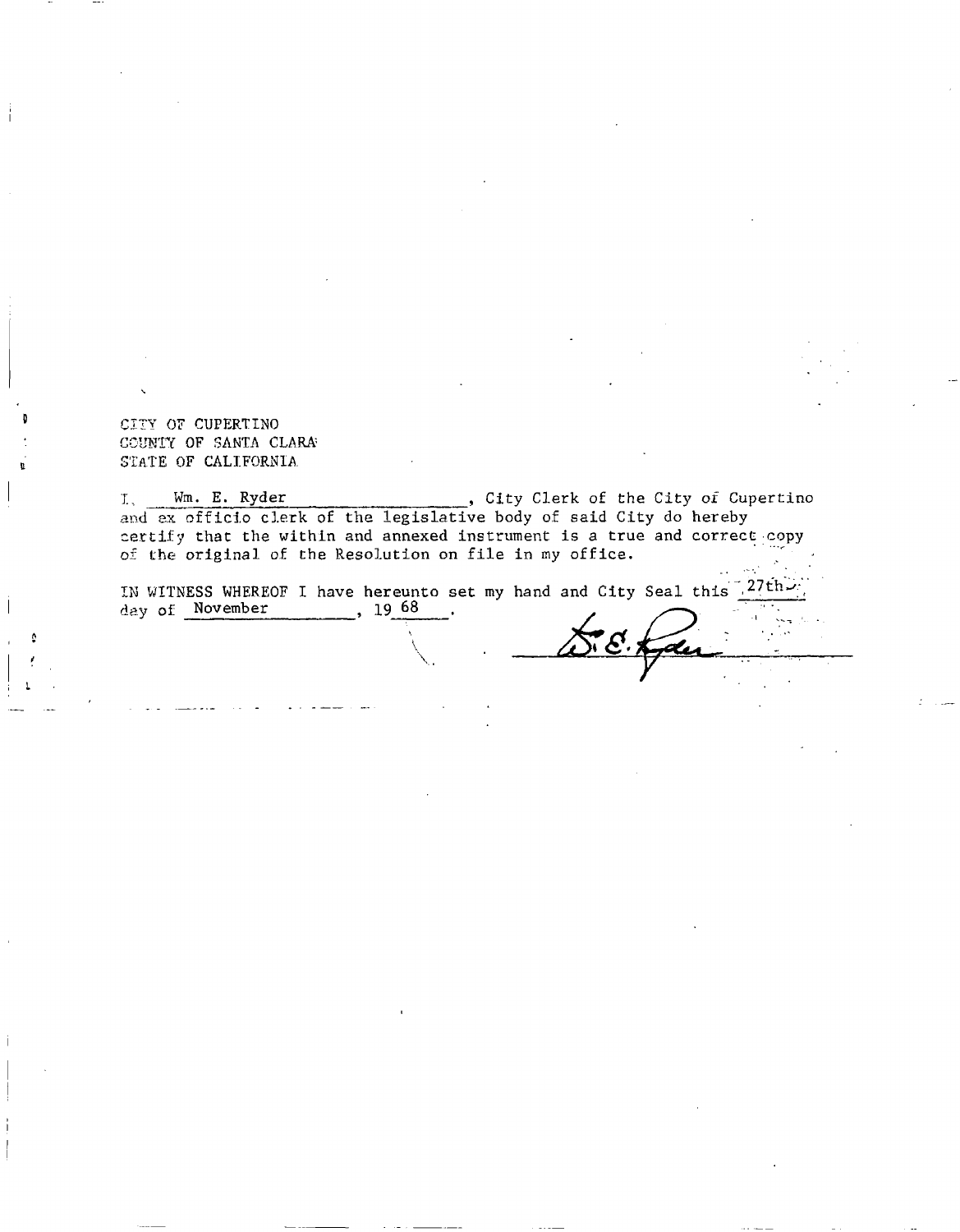Stevens Creek 2278-3 Bertha P. Craft, etc. No. 128•82

## RESOLUTION OF THE BOARD OF SUPERVISORS OF THE COUNTY OF SANTA CLARA AUTHORIZING THE CHAIRMAN OF THE BOARD TO EXECUTE AN AGREEMENT WITH THE.CITY OF CUPERTINO

v

WHEREAS, pursuant to a cooperative venture between the County of Santa Clara and the City of Cupertino to widen and improve a certain portion of Stevens Creek Boulevard lying partly within the City of Cupertino, the County of Santa Clara has acquired by conand partly without the City of Cupertino, as said real property is described in that certain Resolution to Condemn duly and regularly passed and adopted by the Board of Supervisors on April 18, 1966; and demnation proceedings certain real property lying partly within

WHEREAS, said acquisition was made by the County upon the express understanding that the City of Cupertino would bear its proportionate share of the cost of acquisition for so much of said real property as lies within said City; and

WHEREAS, pursuant to Resolution No. 925-33, passed and adopted by the City Council of the City of Cupertino on November 18, 1968, the said City did execute an agreement to reimburse the County for the acquisition of said property in the amount of \$69,778.36;

NOW, THEREFORE, BE IT RESOLVED, that this Board does hereby ratify and approve said reimbursement agreement, and does hereby authorize the Chairman of the Board to execute it on behalf of the County of Santa Clara, and to deliver the executed agreement to the City of Cupertino.

PASSED AND ADOPTED by the Board of Supervisors of the County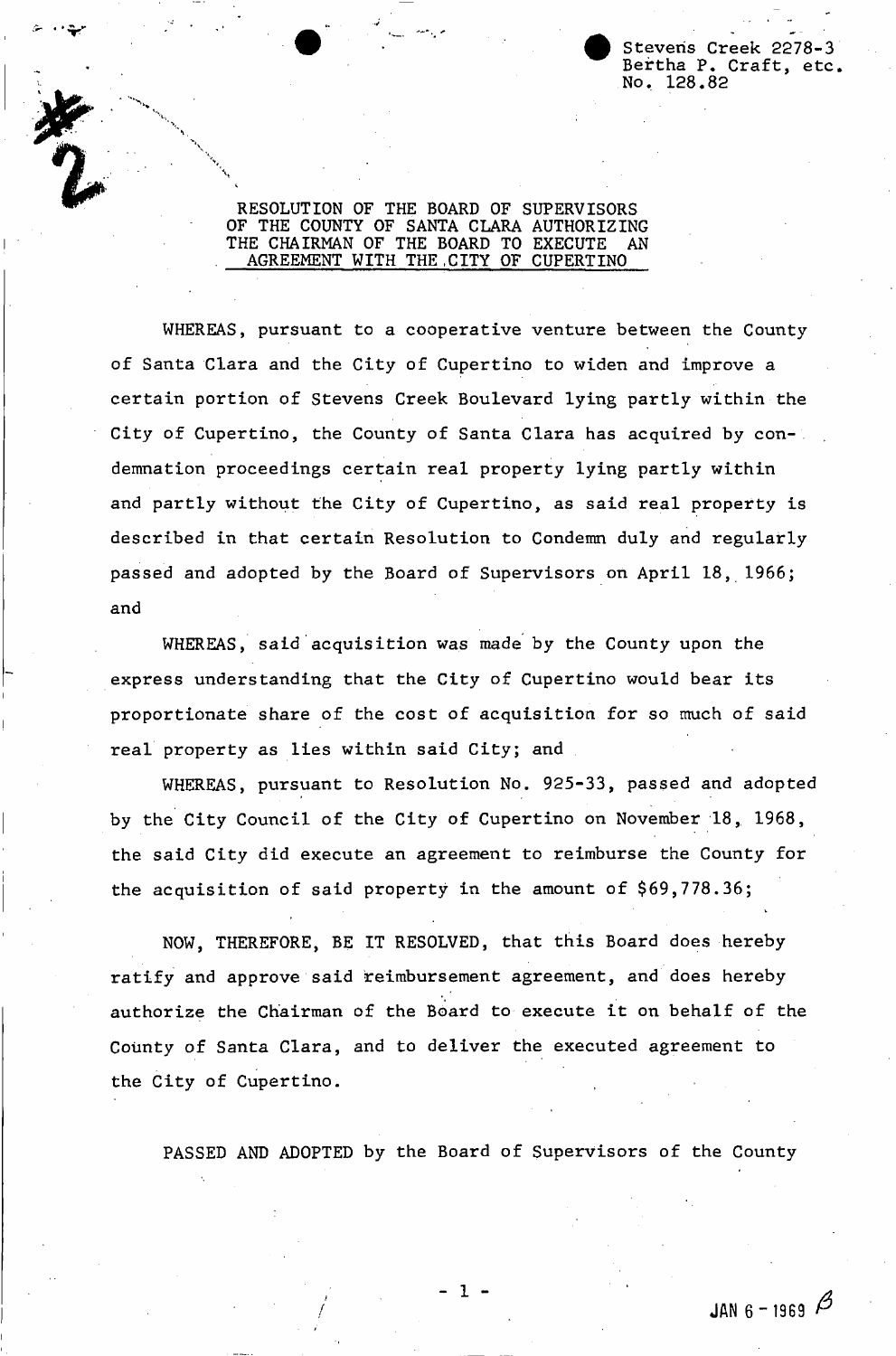of Santa Clara, State of California, on JAN 6 1969 by the following vote:

AYES: Supervisors, NOES: Supervisors, None ABSENT: Supervisors, **Delia Maggiore** 

1

Chairman, Board of Supervisors

**Maggins**e Spangler Mehrkens Sanchez Quinn

ATTEST: JEAN PULLAN, Clerk Board of Supervisors

ulla

APPROVED AS TO FORM: Counsel County Deputy

JAE: mo 12/17/68 **- 2 -**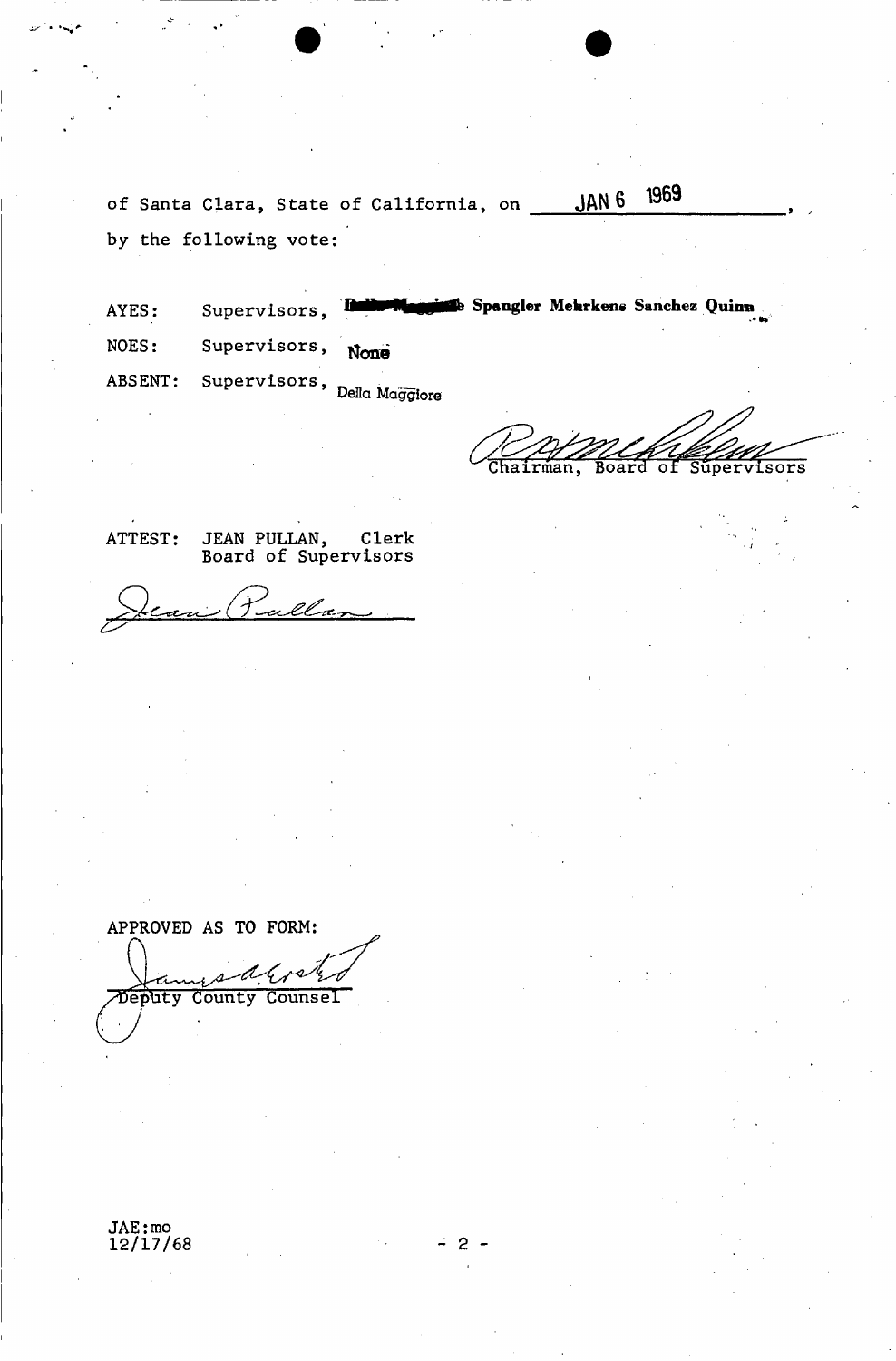**Memorandum** 



| ֹסπ !<br>  James A. Ersted, Dep. County Counsel                                                  |  | FROM. |             |        | Kay Burnett, Board of Supervsors |
|--------------------------------------------------------------------------------------------------|--|-------|-------------|--------|----------------------------------|
| I SUBJECT.<br>AGREEMENT BETWEEN COUNTY OF SANTA CLARA AND THE                                    |  |       | <b>DATE</b> | orrrce | <b>January 6, 1969</b>           |
| CITY OF CUPERTINO re Acquisition of Property for<br>the Improvement of Stevens Creek Boulevard - |  |       |             |        |                                  |

**Parcel 2278-3 - Bertha P. Craft, etc, - No, 128.82** 

**(Agenda Item 2 - 1-6-69)** 

**In accordance with your request, attached please find five copies of Resolution authorizing the Chairman of the Boarid to**  execute the captioned Agreement with the City of Cupertino, **along with a duplicate original agreement and four copies, it is our understanding that you will transmit the duplicate original to the City of Cupertino with a certified Resolution, and that the City of Cupertino's check will be deposited in the appropriate fund. -**

**kb** 

.26 REV. 10-64

**attachments**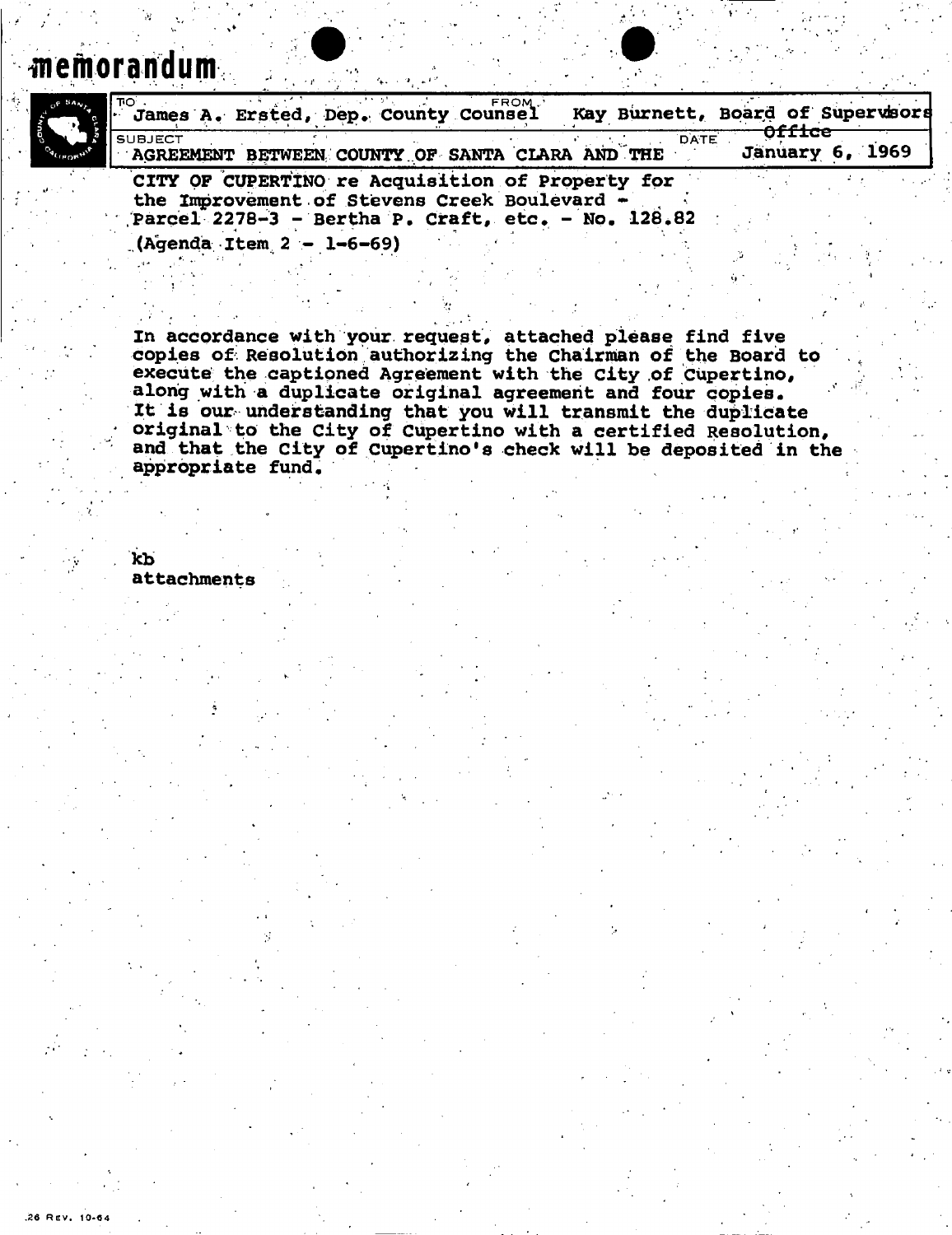| <b>WHITE</b> | — Controller                     |                       |
|--------------|----------------------------------|-----------------------|
|              | <b>CANARY - County Executive</b> |                       |
| <b>PINK</b>  |                                  | -- Central Service or |
|              | GOLD. ROD-County Engineer        |                       |
| <b>GREEN</b> | — File                           |                       |

|  | $N$ <sub>0</sub> |
|--|------------------|
|  |                  |
|  |                  |

**BOARD OF SUPERVISORS** SANTA CLARA COUNTY

 $1 - 6 - 69$ DATE.

### Agreement

The following nontranson as contract to the state of the state of the state of the state of the

Board of Supervisors at a meeting held:

| For the amount of \$ has per Agreement attached         |  |
|---------------------------------------------------------|--|
| MARKERSK Reimbursement to County by City of Cupertino - |  |
|                                                         |  |
|                                                         |  |
|                                                         |  |

**JEAN PULLAN** Clerk of the Board